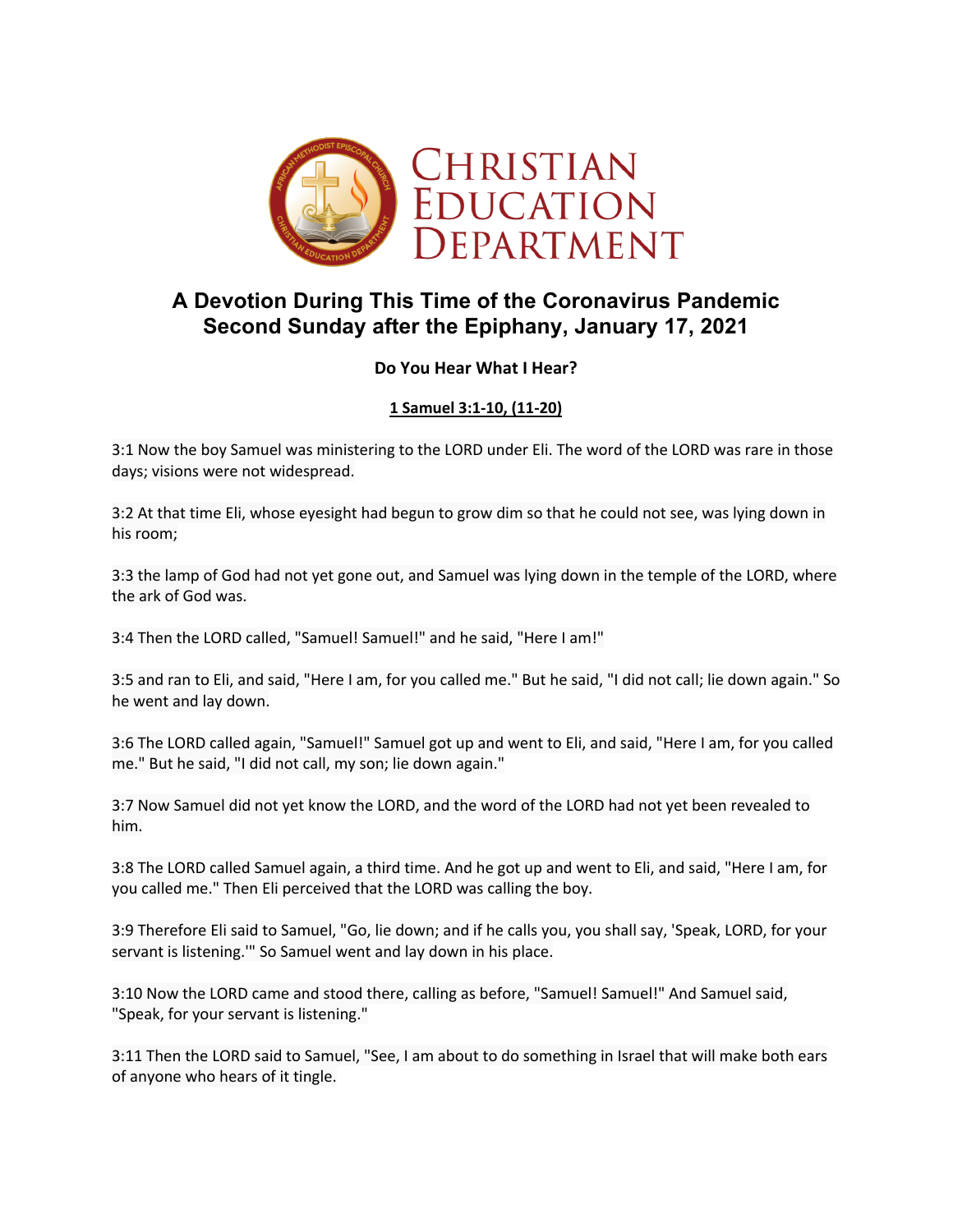3:12 On that day I will fulfill against Eli all that I have spoken concerning his house, from beginning to end.

3:13 For I have told him that I am about to punish his house forever, for the iniquity that he knew, because his sons were blaspheming God, and he did not restrain them.

3:14 Therefore I swear to the house of Eli that the iniquity of Eli's house shall not be expiated by sacrifice or offering forever."

3:15 Samuel lay there until morning; then he opened the doors of the house of the LORD. Samuel was afraid to tell the vision to Eli.

3:16 But Eli called Samuel and said, "Samuel, my son." He said, "Here I am."

3:17 Eli said, "What was it that he told you? Do not hide it from me. May God do so to you and more also, if you hide anything from me of all that he told you."

3:18 So Samuel told him everything and hid nothing from him. Then he said, "It is the LORD; let him do what seems good to him."

3:19 As Samuel grew up, the LORD was with him and let none of his words fall to the ground.

3:20 And all Israel from Dan to Beer-sheba knew that Samuel was a trustworthy prophet of the LORD.

This passage tells of a time when the word of God and divinely-inspired visions were rare. It is in this context that a young boy, Samuel, lives with and studies under the elderly priest, Eli. God had promised Samuel to Hannah; and, she had promised Samuel to God. The young boy hears his name called several times; and, each time he thinks that it is Eli. Eli discerns that the voice calling Samuel is indeed the voice of God.

We live in a time when many make truth claims in the name of truth, justice, even God. We have witnessed the recent plethora of mis and disinformation campaigns. Based on what channel, station, newspaper, or social media platform you engage, you may hear very distinct voices and be shaped to believe vastly different realities. Do you hear what I hear? What truth or reality do you perceive?

The World Health Organization reports that there are 466 million people in the world with disabling hearing loss. For these, hearing and perceiving are not primarily by the physical ear. The same can be said of the faithful who listen for the voice of God. Hearing must occur with ear, heart, and whole being. Discerning the voice of God happens best in community. Young Samuel heard but could not fully understand without the wisdom and experience of Eli the elder, whose vision had grown dim but perception was strong. The future judgment Eli could not see Samuel was able to share at Eli's urging.

Our world is suffering. There is deep division, sickness, degradation, and death. What do you see? What do you hear? To what is the voice of God calling the faithful? To what is God calling you?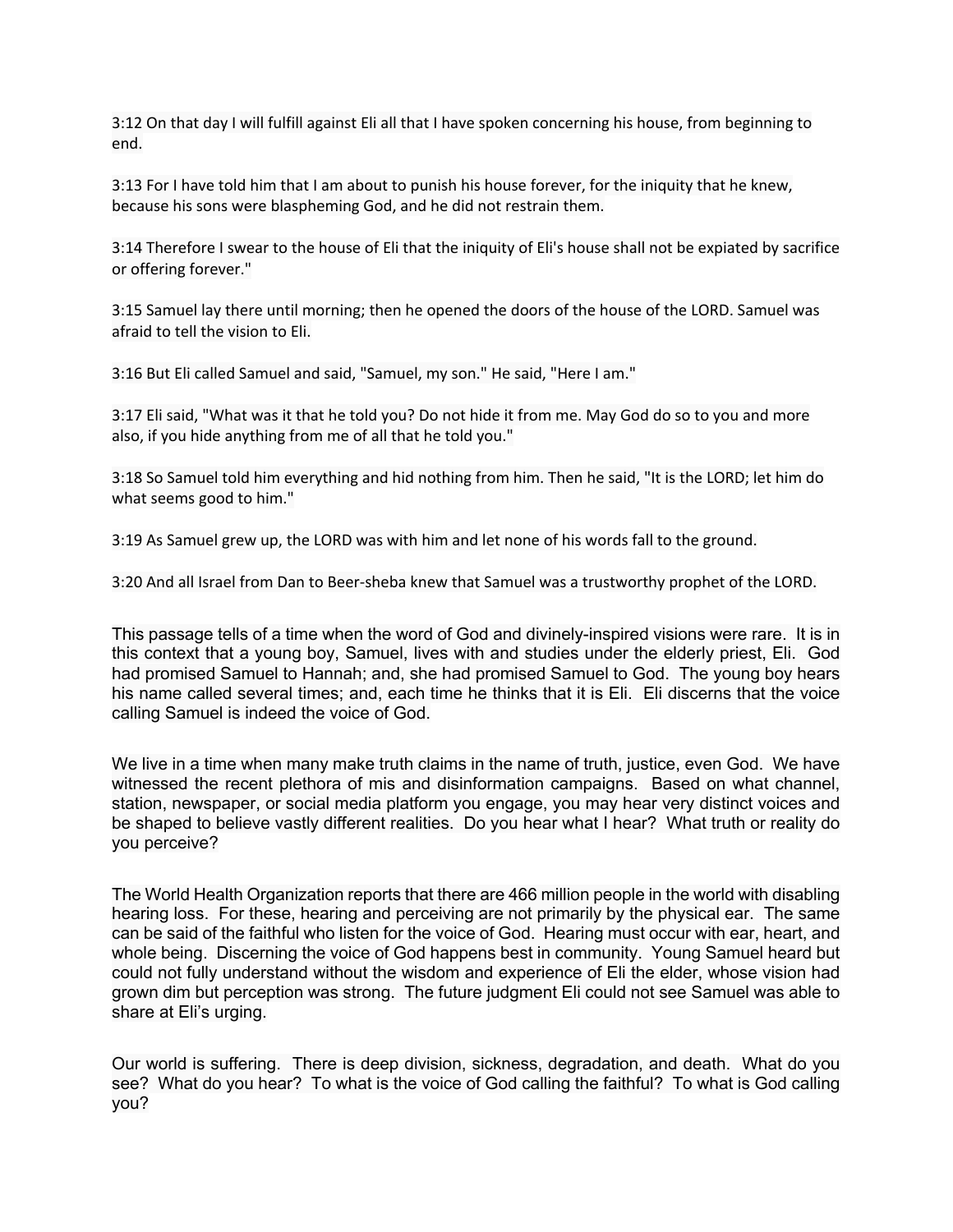On Monday, many will celebrate the life and legacy of Rev. Dr. Martin Luther King, Jr. King heard the voice of God, perhaps most clearly on the night of January 27,1956. In his memoir, *Stride Toward Freedom*, King tells of receiving a threatening phone call late in the evening, prompting a spiritual revelation that fills him with strength to carry on in spite of persecution. The voice on the phone threatened his life and the lives of his family; but, after the call, the voice of God called him to stand for freedom, justice, and truth in spite and in the face of fear, violence, and the threat of death.

In the Northern Hemisphere, January 18-25 for many Christians is the Week of Prayer for Christian Unity, a time for Christians from many different churches to gather to pray and worship together, praying for unity among them and being a witness of that unity in a broken and divided world. In these gatherings for unity, in these commemorations of King's legacy of truth and justice, may we hear the voice of God over all the competing and conflicting voices of the world. May we hear God's call and answer, "Speak, for your servant is listening."

**TALK:** Take a moment to be silent, reflect, and share (write down)—Reflecting on the scripture, what is the voice of God saying to you?

#### **PRAY:**

God of love, through Christ you said to us: "You did not choose me but I chose you". You seek us, you invite us to receive your friendship and abide in it. Teach us to respond more deeply to this invitation, and grow in a life that is ever more complete. God of life, you call us to be praise in the midst of the world and to welcome one another as a gift of your grace. May your loving gaze, which rests upon each person, open us to receive each other just as we are. AMEN.

Adapted from the Resources for the 2021 Week of Prayer for Christian Unity: https://www.oikoumene.org/sites/default/files/Document/ENG%202021%20Booklet.pdf En español: https://www.oikoumene.org/sites/default/files/Document/WPCU2021-es.pdf Em português: https://www.oikoumene.org/sites/default/files/2020-10/2021%20SPUC%20PT%20Livret.pdf En français: https://www.oikoumene.org/sites/default/files/Document/2021%20Livret%20SPUC%20FRA%20def.pdf

## **ACT:**

1. Based on your reflections from the TALK section, what can you do to make yourself more available to be a "listening ear" for someone who may need help in making sense of what they are hearing or experiencing? In this Season after the Epiphany, do what you can to show that we all belong together; help others and yourself by practicing social distancing as much as possible, washing your hands often, and wearing face covering to help prevent the spread of COVID-19— See: http://www.amechealth.org.

2. See also the activity that accompanies this devotion.

#### **Song:**

#### I Can Hear My Savior Calling (Where He Leads Me) AMEC Hymnal, #235

1. I can hear my Sav-ior call-ing, I can hear my Sav-ior call-ing, I can hear my Sav-ior call-ing, "Take thy cross and fol-low, fol-low Me."